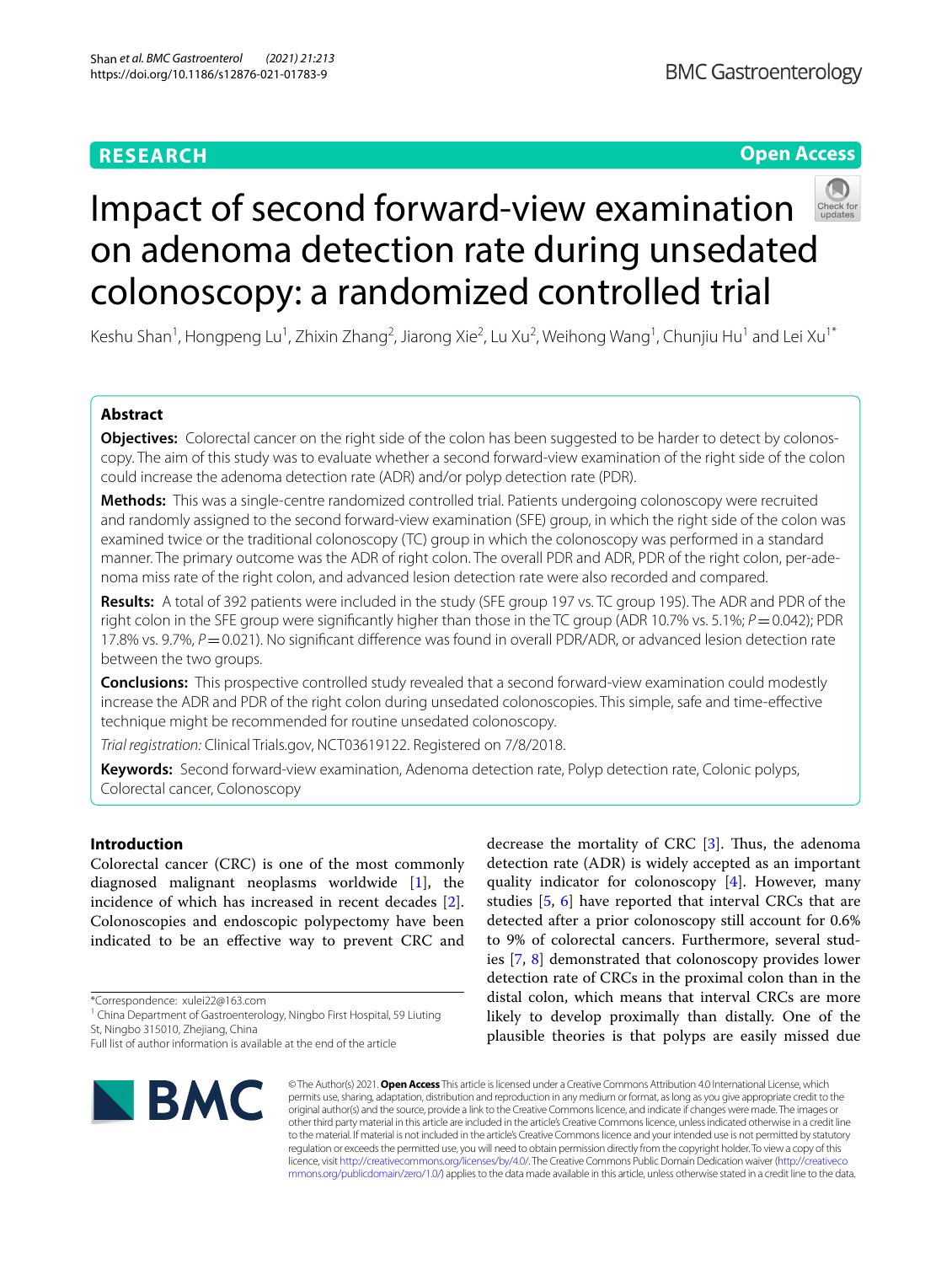to the proximal aspect of the folds. Additionally, fatter lesions located in the proximal colon tend to be sessile serrated adenomas which are regarded as probable precursors of CRC  $[9]$  $[9]$ . Therefore, it is critical to develop a practical manipulation to improve the adenoma/polyp detection rate of the right colon.

A number of techniques have been implemented to achieve a potential improvement in the detection of adenomas in the proximal colon, such as repeated examination, cap-assisted colonoscopy [[10\]](#page-6-9), and use of a thirdeye retroscope [\[11\]](#page-6-10). Among these methods, a second forward-view examination of the proximal colon may be the easiest and most convenient method for endoscopists to perform, as no additional equipment, staff or expenses are required. A prospective cohort study of 280 patients revealed additional adenomas in 15.4% of patients with an increase in the ADR in the right side of the colon by 6.7% [\[12](#page-6-11)]. Another prospective trial with 400 patients found that the increase in the ADR was 2.3% when a repeated forward-view examination was performed [\[13](#page-6-12)]. These back-to-back trials were all performed by two different endoscopists, which might be unrealistic in the real world. Although retroflexion is reported to have a high success rate in terms of maneuverability and a lower risk of adverse events  $[14–16]$  $[14–16]$  $[14–16]$  $[14–16]$ , endoscopists are more likely to perform forward-view examinations in routine clinical practice. We aimed to evaluate the efect of forward-view examinations of the right colon on ADR performed by one endoscopist.

Nevertheless, colonoscopy has known to cause pain and discomfort among the general public. Sedated colonoscopies are routinely performed in the USA and Western countries [[17\]](#page-7-1). To the best of our knowledge, almost all the relevant re-examination studies published to date have been conducted under sedation. However, no study has evaluated the infuence of including only unsedated patients on adenoma detection by means of re-examination during colonoscopy.

We therefore conducted a prospective randomizedcontrolled trial to evaluate the impact of second forwardview examination of the right colon on ADR and PDR in patients undergoing colonoscopies without sedation.

## **Methods**

## **Study design**

A single-centre, randomized controlled trial was performed in the Endoscopy Department of Ningbo First Hospital from September 2018 to June 2019. The study protocol was approved by the Ethics Committee of Ningbo First Hospital (2018-R014) and was registered on ClinicalTrials.gov (ID: NCT03619122) on 7/8/2018. Te trial complied with the Declaration of Helsinki and written informed consent was obtained from all participants prior to inclusion. Moreover, standardized manual bowel preparation was performed for all participants. Patients who underwent colonoscopy were randomly assigned to the traditional colonoscopy (TC) group or second forward-view examination (SFE) group.

#### **Participants**

Outpatients (18–75 years old) who were scheduled to undergo colonoscopy for screening or surveillance at Ningbo First Hospital from September 2018 to June 2019 were recruited. Patients were excluded if they had a history of colon resection, infammatory bowel disease or polyposis syndromes, or poor bowel preparation (Boston Bowel Preparation Scale [BBPS] score <2 in any segment of the colon) [[18](#page-7-2)]. Participants who were unable to provide informed consent, did not successfully undergo caecal intubation, or were receiving active antithrombotic therapy preventing polypectomy were also excluded.

## **Randomization and colonoscopy procedures**

The computer-generated randomization numbers were sealed in an envelope. Included participants were randomly assigned to one of the two groups: the second forward-view examination (SFE) group, in which the right colon was examined twice in forward view; or the traditional colonoscopy (TC) group, in which a standardized colonoscopy procedure was performed. Complete caecal intubation was defned when the ileocecal valve and appendicular orifce were seen.

All participants received a single 3 L dose of polyethylene glycol (PEG) 5–6 h before the scheduled examination time. An educational video of bowel preparation was sent to all of patients via mobile phone. Baseline demographic characteristics including age, sex, weight, height, previous history of surgery, family history of colorectal cancer, etc. were recorded by one of the assistants prior to colonoscopy. All colonoscopies were conducted by one of four gastroenterological endoscopists who perform approximately 500–800 colonoscopies annually (Additional fle [1\)](#page-6-14). High-defnition colonoscopes (Olympus CF-HQ290I/CF-H290I/CF-HQ290ZI, Japan) were used for all procedures.

All colonoscopies were performed without anaesthesia. We conducted an initiation meeting before the launch of the clinical study, requiring every doctor to perform a routine insertion method, and in a fxed withdrawing technique, which was the spiral back technique. In addition, a timer was used to adjust withdrawal time. After successful insertion into the caecum, the scope was withdrawn to the hepatic flexure allowing the colonic mucosa to be carefully examined. At this moment, the sealed envelope with a random number was opened. If the patient was allocated to the TC group, the scope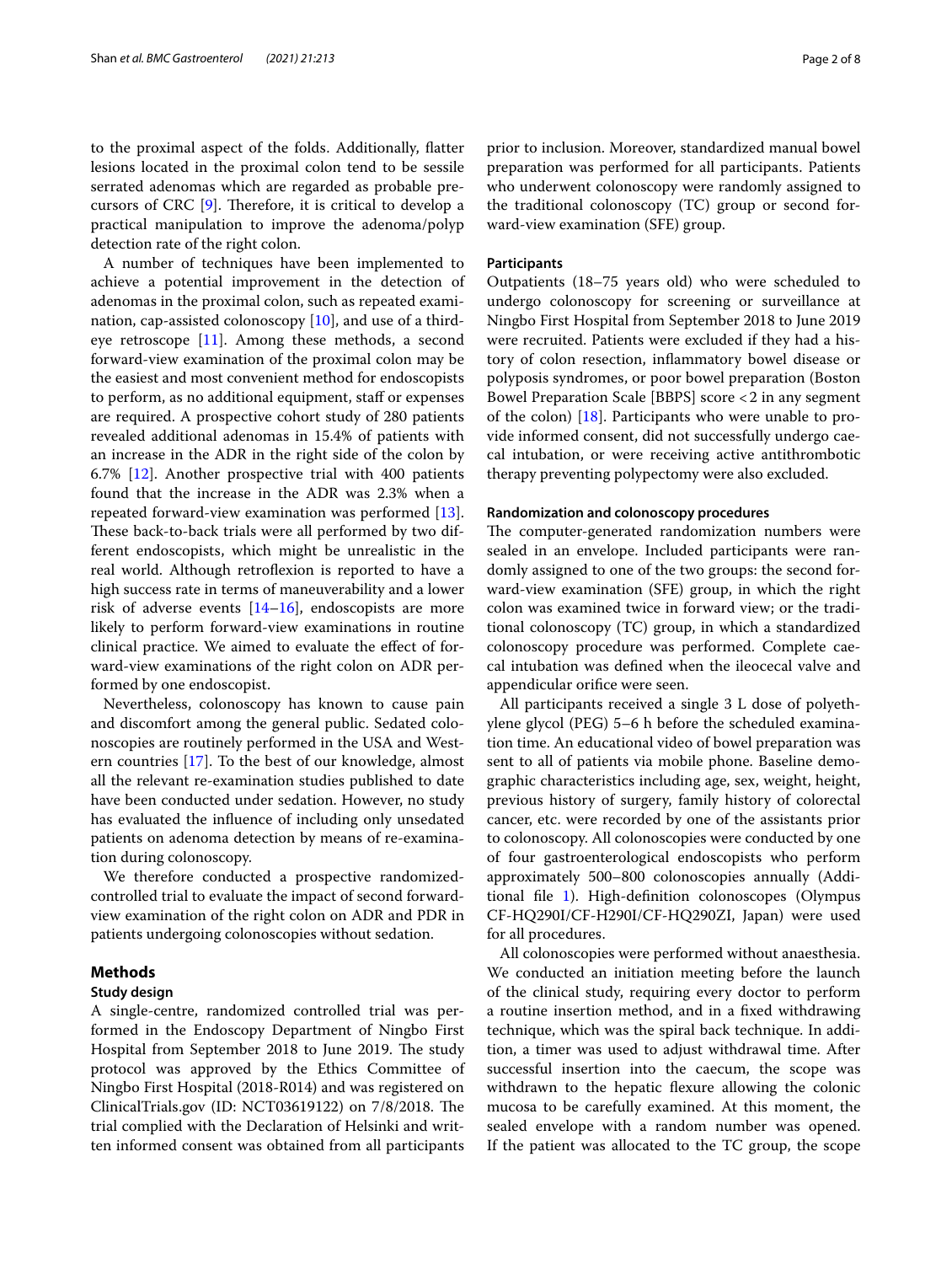was directly withdrawn to the anus. If the patient was assigned to the SFE group, the colonoscope was advanced to the caecum again for a second inspection of the right side of the colon, and then passed to the anus. The withdrawal time was required to be at least 6 min. The time for the second examination was not included in the withdrawal time. Whether the patient's position was shifted during the procedure was decided by the operators.

For all endoscopies, caecal intubation time, withdrawal time, and second examination time were documented by assistants during the procedure, exclusive of therapeutic time. The adequacy of bowel preparation was scaled according to the BBPS by the endoscopists. The number, size, location, and morphology of polyps were also recorded. Endoscopic polypectomy or biopsy was performed when necessary. Only if the participants refused polypectomy and the operators' suggestion failed, was biopsy rather than polypectomy performed. The samples were submitted for pathological assessment. The size of the polyp was measured by visual comparison with opened forceps or a snare.

## **Sample size**

The sample size was calculated on the basis of a previous study. We set the ADR of the right colon in the traditional group at 15%, and the ADR of the right colon in the second forward-view examination group was hypothesized to be 30%. A minimal sample size of 185 participants per group was required for a signifcance level of 0.05. The statistical test used in the calculation was the two-sided pooled Z test. At least, 370 participants in total were needed. Therefore, the investigators aimed to recruit a total of 400 participants.

## **Outcomes**

The primary outcome was to compare the adenoma detection rates of the right colon (ADR of the right colon) between the two groups. The ADR of the right colon was defned as the proportion of patients with at least one adenoma in the right colon. The secondary outcomes were the overall PDR and ADR, PDR of the right colon, per-adenoma miss rate of the right colon, and advanced lesion detection rate. The PDR of the right colon was defned as the proportion of patients with at least one polyp in the right colon. An advanced lesion was defned as a lesion more than 10 mm in diameter, with a villous component on histology or with high-grade dysplasia. The advanced lesion detection rate was defined as the proportion of cases, in which more than one advanced lesion was found. In the SFE group, adenomas/polyps detected on the second examination were defned as missed adenomas/polyps. The per-adenoma miss rate is the number of additional adenomas found on second forward-view examination divided by the total number of adenomas. The numbers of polyps and adenomas per patient were also calculated.

## **Statistical analysis**

Statistical analysis was carried out by using SPSS version 22.0 (SPSS Inc., Chicago, IL, USA). Continuous variables are reported as the mean and standard deviation (SD), or the median and range, for data with a normal or skewed distribution, respectively. Categorical variables are expressed as percentages. The unpaired Student's t-test was used to compare normally distributed continuous data; Pearson's  $\chi^2$  test was used to compare categorical variables. A  $p$  value <0.05 was considered statistically signifcant.

# **Results**

## **Baseline demographic and clinical characteristics**

We recruited 400 patients according to the inclusion criteria and randomly assigned 200 participants to each group. Five patients in the traditional colonoscopy (TC) group and 3 patients in the second forward-view examination (SFE) group were excluded due to inadequate bowel preparation (6 patients), infammatory bowel disease (1 patient) and unwillingness to undergo polypectomy (1 patient). Finally, 392 patients were included in the analysis, of which 195 patients were allocated to the TC group, while 197 patients were allocated to the SFE group (Fig.  $1$ ). The baseline demographic and clinical characteristics of all included patients are summarized in Table [1](#page-4-0).

## **Polyps and detection rates**

For evaluation of the whole colon, a total of 155 and 134 polyps were detected in the SFE group and the TC group, respectively. The mean size of the polyps was  $5.26 \pm 4.46$  mm (range 1–35 mm) in the SFE group and  $4.94 \pm 2.96$  mm (range 2–20 mm) in the TC group  $(P=0.064)$ . The mean numbers of polyps detected per patient were 0.79 [155/197] and 0.70 [134/195] in the SFE group and the TC group, respectively. The overall PDR did not difer between the two groups (SFE group 41.2% [81/197] vs. TC group 35.9% [70/195], *P*=0.288). Of the polyps, there were 113 and 99 adenomas in the SFE group and TC group, respectively. The overall ADR did not differ between the two groups (SFE group 32.5% [64/197] vs. TC group 29.7% [58/195], *P*=0.604). Furthermore, advanced adenomas were found in 15 and 11 patients in the two groups, respectively. The advanced lesion detection rate presented no signifcant diference between the two groups (SFE group 7.6% [15/197] vs. TC group 5.6%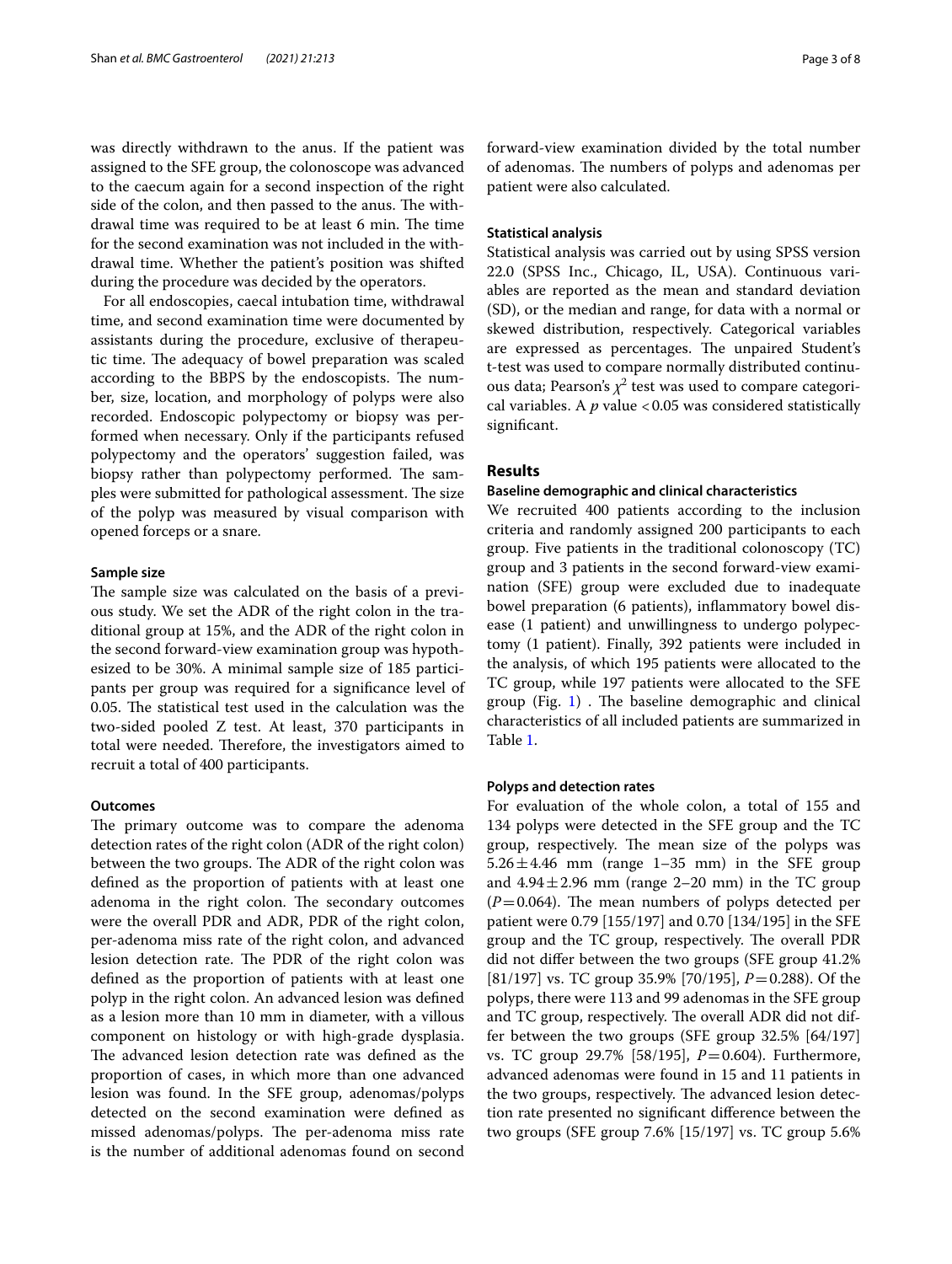

<span id="page-3-0"></span>[ $11/195$ ],  $P = 0.432$ ). The histological characteristics of all colorectal polyps are summarized in Table [2](#page-4-1).

## **Polyp and adenoma detection rates of the right colon**

Compared with that in the TC group, a relatively higher proportion of polyps in the right colon was detected in the SFE group (34.2% [53/155] vs. 21.6 [29/134];  $P=0.018$ ). The PDR of the right colon showed a signifcant diference between the SFE group and TC group (17.8% [35/197] vs. 9.7% [19/195]; *P*=0.021). The mean size of the polyps found in the right colon was  $4.92 \pm 5.66$  mm (range 2–35 mm) in the SFE group and  $5.86 \pm 4.72$  mm (range 2–20 mm) in the TC group  $(P=0.450)$  (Table [3\)](#page-4-2). The number of right-sided colon polyps per patient in the SFE group was higher than that in the TC group (0.27[53/197] vs. 0.15[29/195],  $P = 0.003$ ).

In total, 28 adenomas of the right colon were detected in 21 participants in the SFE group, and 14 adenomas in 10 participants in the TC group. The ADR of the right colon was signifcantly higher in the SFE group than in the TC group (10.7% [21/197] vs. 5.1% [10/195];  $P=0.042$  $P=0.042$ ) (Fig. 2). The advanced lesion detection rate of the right colon was similar in the two groups (SFE group 1.0% [2/197] vs. TC group 2.1% [4/195]; *P*=0.403).

In the SFE group, a total of 28 adenomas were detected in 21 patients (10.7%). Among these adenomas, 22 were detected on the frst forward-view examination and the remaining 6 were detected on the second forward-view examination in 6 patients. None of the six adenomas were advanced adenomas. The per-adenoma miss rate for second forward-view examinations of the right colon was 21.4% (6/28). Miss rates by adenoma size are shown in Table [4.](#page-5-0)

## **Withdrawal time**

There was no statistically significant difference in intubation time or withdrawal time between the SFE group and the TC group  $(6.5 \pm 1.3 \text{ min vs. } 6.5 \pm 1.9 \text{ min}; P=0.100);$ however, when the second re-examination time was included, the duration of colonoscopy was 1.7 min longer in the re-examination group than in the TC group, but without statistically significant difference  $(14.7 \pm 4.8 \text{ min})$ vs. 13.0±4.0 min; *P*=0.208).

## **Adverse events**

No adverse events were observed during the unsedated colonoscopies. Follow-up for post-procedural complications was not performed.

## **Discussion**

In this single-centre randomized controlled trial, we found that a second forward-view examination of the right colon modestly increase the PDR and ADR to 17.8% and 10.7%, respectively, compared with 9.7% and 5.1% in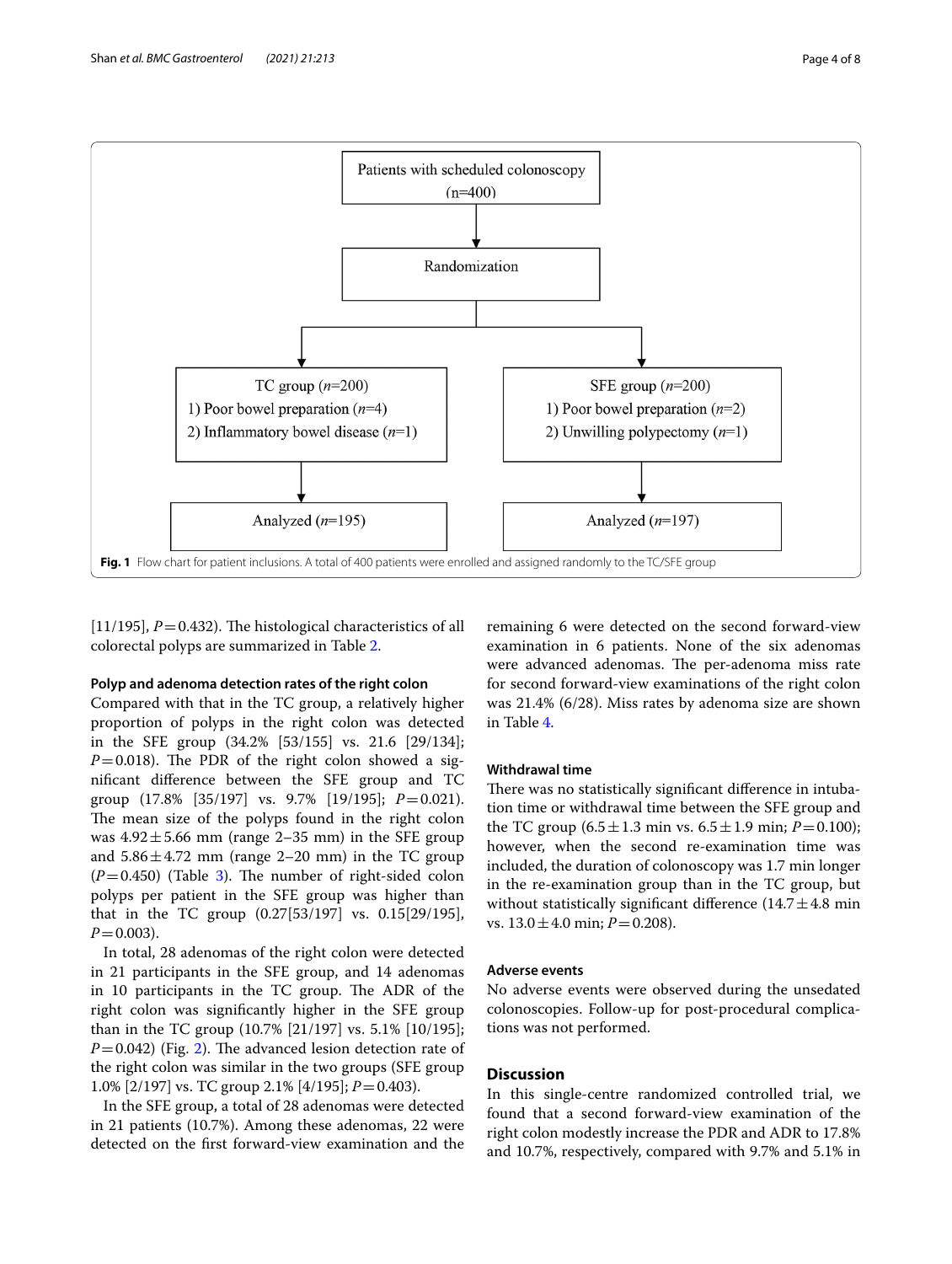# <span id="page-4-0"></span>**Table 1** Baseline characteristics

| Parameter                           | TC group<br>$(n=195)$ | <b>SFE</b> group<br>$(n=197)$ | P value |
|-------------------------------------|-----------------------|-------------------------------|---------|
| Age (year)                          | $46.1 \pm 13.2$       | $47.7 \pm 12.6$               | 0.639   |
| Sex (male/female)                   | 106/89                | 107/90                        | 0.398   |
| Weight (kg)                         | $62.6 \pm 11.4$       | $63.3 \pm 11.8$               | 0.337   |
| Height (cm)                         | $165.2 \pm 8.0$       | $164.7 \pm 7.5$               | 0.494   |
| BMI ( $kg/m2$ )                     | $22.9 \pm 3.1$        | $23.2 \pm 3.5$                | 0.450   |
| Indication                          |                       |                               | 0.416   |
| Screening, n (%)                    | 157(80.5)             | 152(77.2)                     |         |
| Surveillance, n (%)                 | 38(19.5)              | 45(22.8)                      |         |
| Family history of CRC, n (%)        | 9(4.6)                | 13(6.6)                       | 0.394   |
| Previous colonoscopy, n (%)         | 50(25.6)              | 64(32.5)                      | 0.136   |
| Diabetes, n (%)                     | 9(4.6)                | 10(5.1)                       | 0.832   |
| Hypertension, n (%)                 | 25(12.8)              | 32(16.2)                      | 0.336   |
| Smoking, n (%)                      | 50(25.6)              | 51(25.9)                      | 0.955   |
| Alcohol, n (%)                      | 53(27.2)              | 52(26.4)                      | 0.814   |
| Intubation time (min)               | $6.5 \pm 4.1$         | $6.8 \pm 3.9$                 | 0.613   |
| Withdrawal time (min)               | $6.5 \pm 1.3$         | $6.5 \pm 1.9$                 | 0.100   |
| Second examination time (min)       | <b>ND</b>             | $1.4 \pm 0.6$                 | ND.     |
| Total duration of colonoscopy (min) | $13.0 \pm 4.0$        | $14.7 \pm 4.8$                | 0.208   |
| Quality of bowel preparation, n     |                       |                               | 0.884   |
| BBPS <sub>6</sub>                   | 40                    | 39                            |         |
| BBPS 7                              | 54                    | 52                            |         |
| <b>BBPS8</b>                        | 65                    | 72                            |         |
| BBPS 9                              | 36                    | 34                            |         |

Data are expressed as the mean $\pm$  standard deviation (SD), or percentage

*BMI* body mass index, *BBPS* Boston Bowel Preparation Scale score, *ND* no data, *TC group* traditional colonoscopy, *SFE group* second forward-view examination group

<span id="page-4-1"></span>**Table 2** Histological characteristics of colorectal polyps in the study participants

| Parameter                | TC group<br>$(n=134)$ | <b>SFE group</b><br>$(n=155)$ | P value |
|--------------------------|-----------------------|-------------------------------|---------|
| Mean size, mm            | $4.94 + 2.96$         | $5.26 + 4.46$                 | 0.064   |
| Neoplastic polyps, n (%) |                       |                               | 0.439   |
| Tubular                  | 95 (70.9)             | 107 (69.0)                    |         |
| Tubulovillous or villous | 4(3.0)                | 3(1.9)                        |         |
| <b>SSA</b>               | 0(0.0)                | 2(1.3)                        |         |
| Malignant                | 0(0.0)                | 1(0.6)                        |         |
| Other polyps, n (%)      |                       |                               |         |
| Hyperplastic polyps      | 15(11.2)              | 25(16.1)                      |         |
| Inflammatory polyps      | 20 (19.4)             | 17 (11.0)                     |         |

*TC* traditional colonoscopy, *SFE* second forward-view examination, *SSA* sessile serrated adenoma

the traditional colonoscopy group. However, there were no signifcant diferences in the overall PDR, ADR or advanced lesion detection rate between the two groups.

<span id="page-4-2"></span>

| Parameter      | TC group<br>$(n=29)$ | SFE group<br>$(n=53)$ | P value |
|----------------|----------------------|-----------------------|---------|
| Polyp size, mm | $5.86 + 4.72$        | $4.92 \pm 5.66$       | 0.450   |
| $< 5$ mm       | 17                   | 36(13)                | 0.400   |
| $5-9$ mm       | 8                    | 15(5)                 | 0.945   |
| $>10$ mm       | 4                    | 2(0)                  | 0.096   |
| Polyp shape, n |                      |                       |         |
| $0-1s$         | 17                   | 27(12)                | 0.505   |
| $0$ - $sp$     | 12                   | 23(6)                 | 0.860   |
| $0$ - $ p $    | 0                    | 3(0)                  | 0.192   |
|                |                      |                       |         |

*TC group* traditional colonoscopy, *SFE group* second forward-view examination group

\* Polyps detected at second exam



<span id="page-4-3"></span>Several previous studies [[12](#page-6-11), [15](#page-7-3), [19](#page-7-4), [20](#page-7-5)] have shown that re-examination of the proximal colon is associated with an increased ADR, as this approach provides a more complete inspection of the colonic mucosa of the proximal colon. Madhav Desai et al. [[21](#page-7-6)] conducted a meta-analysis and found that a second forward view and retrofexed view of the right side of the colon are both associated with improvements in ADR. Our primary outcome is consistent with these fndings. Although retroflexion is reported to have a high success rate in terms of maneuverability and a lower risk of adverse events  $[14–16]$  $[14–16]$  $[14–16]$ , endoscopists are more likely to perform forward-view examinations in routine clinical practice. Thus, second forward-view examination might be an optimal choice.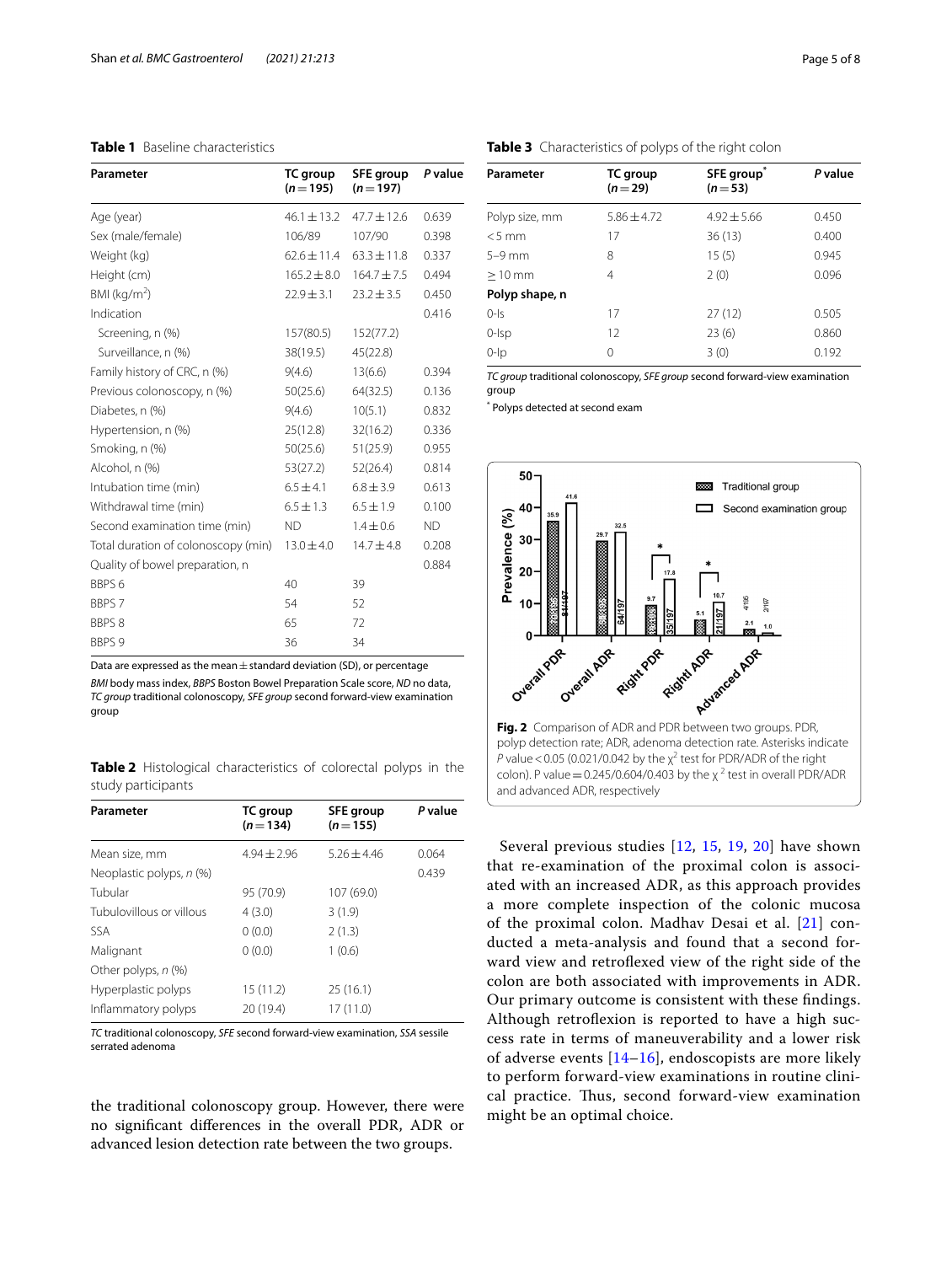| Adenomas found on first forward-view<br>examination | Adenomas found on second forward-view<br>examination | Miss rate* (95% CI)      |  |
|-----------------------------------------------------|------------------------------------------------------|--------------------------|--|
|                                                     |                                                      | $0.214(0.052 - 0.376)$   |  |
|                                                     |                                                      | $0.211(0.009 - 0.412)$   |  |
|                                                     |                                                      | $0.286 (-0.166 - 0.737)$ |  |
|                                                     |                                                      | $0.000(0.000 - 0.000)$   |  |
|                                                     |                                                      |                          |  |

<span id="page-5-0"></span>**Table 4** Per-adenoma miss rate by adenoma size

*CI* confdence interval

\* Per-adenoma miss rate is the number of additional adenomas found on the second forward-view examination divided by the total number of adenomas

Our study found that there was no signifcant difference in the overall PDR or ADR between the two groups. This is in line with previous studies  $[12, 20]$  $[12, 20]$  $[12, 20]$ . This is because the overall PDR and ADR were already comparatively high in the TC group. Additional detection of polyps and adenomas in the right colon with the second examination made the overall PDR and ADR higher than those in the TC group, but the diference was not statistically signifcant (overall PDR: 41.6% vs. 35.9%, *P*=0.245; overall ADR: 32.5 vs. 19.7, *P*=0.418). Nevertheless, the detection rate of advanced adenoma was higher in the TC group than in the SFE group, but there was no significant difference  $(P=0.408)$ . It is hypothesized that this observation was due to the small sample of our trial and the fact that large lesions were only detected in 4 and 2 patients in each group. Therefore, more studies with large samples are required to explore this efect.

In the present study, among the polyps detected in the right colon on the second exam, 72.2% were less than 5 mm, and the others were between 5 and 9 mm. When divided by shape, 66.7% were of sessile morphology, and the others were slightly elevated. These characteristics are consistent with those described in previous studies [[21,](#page-7-6) [22](#page-7-7)]. One explanation is that the colonic mucosa of the right side forms deep and large folds. When small fat lesions are located behind these folds, they can go easily undetected. The second examination inspected the mucosa again carefully. Furthermore, reinsertion may stimulate movement of the mucosa, allowing the endoscopists to view the mucosa from diferent directions.

In our study, six extra adenomas were found on the second forward-view examination in six patients. A total of 66.7(4/6) of the adenomas were less than 5 mm in diameter, and no advanced adenomas were missed. The miss rate of adenomas in the right colon was 21.4%, which was in line with previous back-to-back studies [[22](#page-7-7), [23](#page-7-8)]. Factors influencing adenoma miss rate are variable. The characteristics of the adenomas such as size and shape, withdrawal time and quality of bowel preparation are all closely related to the miss rate  $[24]$ . The adenoma miss rate can be reduced with a sufficient observation time during colonoscopy insertion [\[22](#page-7-7)]. A second forwardview examination, requiring more observation time, might be such an optimal observation technique for colonoscopists to perform.

Withdrawal time is also considered to be one of the quality indicators of colonoscopy. Compared with that of less than 6 min, a withdrawal time of more than 6 min is associated with a higher ADR [[25\]](#page-7-10) and a decreased risk of interval CRC  $[26]$  $[26]$ . Thus, a mean withdrawal time >6 min was guaranteed in the present study, and there was no signifcant diference between the two groups. When the re-examination time was included, the mean total duration of colonoscopy was 1.7 min longer than that of the traditional colonoscopy group, but the diference was still not statistically significant  $(14.7 \pm 4.8 \text{ min})$ vs.  $13.0 \pm 4.0$  min;  $P = 0.208$ ). Therefore, we believe that a second forward-view examination of the right side of the colon is time efective.

Although colonoscopy has been proven to be efective in reducing the risk for CRC, this technique is generally correlated with anxiety, pain, and discomfort among the public. In our study, all colonoscopies were performed without anaesthesia, and none of ceacal intubations failed due to intolerability. In fact, unsedated colonoscopy possesses many advantages and has been preferred over sedated colonoscopy in numerous cancer centres worldwide [\[27](#page-7-12)]. Colonoscopists can communicate with participants, leading to good cooperation during the procedure. For instance, patients easily shift their position when required. Patients would also alert colonoscopist when they were in pain. The risk of bowel perforation might be decreased during unsedated colonoscopies [\[28](#page-7-13)]. As for ADR, it will not be influenced by sedation. This was observed in a clinical study [[29](#page-7-14)] from Austria that included 52,506 cases of sedated colonoscopies.

The present results provide new evidence that a second forward-view examination could modestly increase the adenoma and polyp detection rate of the right colon during unsedated colonoscopy. Second forward-view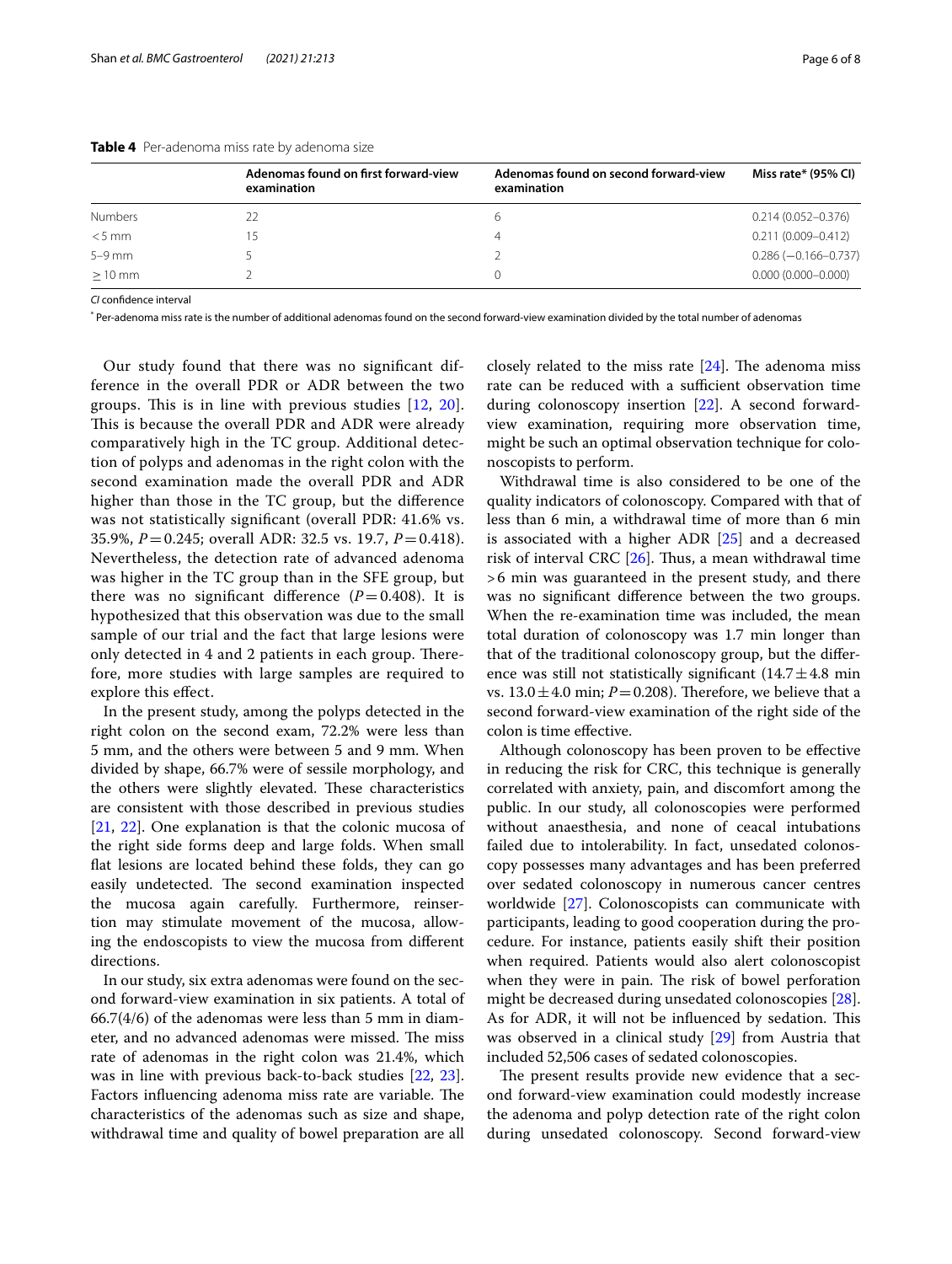examinations are more efective in detecting small adenomas in the right colon. Additionally, the second examination slightly increased the total inspection time of the procedure without statistical signifcance.

The current study has some limitations. First, the study was a single-centre study, and the sample size was small. A multicentre study with more participants will be required in the future. Second, the endoscopist was not blinded to the protocol. Hence, there was potential psychological efect on attention to lesion detection during the frst and second examinations. Perhaps having two diferent endoscopists perform the frst and second examinations could address this problem, but this is not realistic in the real world. Third, the present study did not specifcally identify sessile serrated adenomas/polyps (SSAs/Ps). SSAs/Ps is regarded as more likely to become malignant. However, we only found 2 cases among all the participants, but this incidence might be underestimated due to the way we obtain samples. The samples obtained from both snare polypectomy and cold forceps biopsy could not be thoroughly evaluated by pathologists due to the lack of a longitudinal section of the pit on the slides.

# **Conclusions**

In conclusion, this prospective controlled study revealed that a second forward-view examination of the colon could increase the ADR and PDR of the right colon during unsedated colonoscopies. This simple, safe and timeefective technique might be recommended for routine unsedated colonoscopy.

## **Supplementary Information**

The online version contains supplementary material available at [https://doi.](https://doi.org/10.1186/s12876-021-01783-9) [org/10.1186/s12876-021-01783-9](https://doi.org/10.1186/s12876-021-01783-9).

<span id="page-6-14"></span>**Additional fle 1: Table S5**. Operators' ADR.

#### **Acknowledgement**

The authors would like to thank all participants without whom this study was impossible.

#### **Authors' contributions**

Study concept and design: KS, LX, and WW; acquisition of data: KS, HL, ZZ, JX, CH, and LX; analysis and interpretation of data: KS, ZZ, JR, and LX; drafting of the manuscript: KS; and intellectual content: WW, HL, JR, and ZZ. All authors have read and approved the manuscript.

## **Funding**

This work was supported by the Medical Health Science and Technology Project of Zhejiang Provincial Health Commission (No. 2017KY581 to Lei Xu). The Zhejiang Provincial Health Commission had no role in the study design, data collection and analysis, decision to publish, or preparation of the manuscript.

### **Availability of data and materials**

The datasets used and/or analysed in the current study are available from the corresponding author on reasonable request.

## **Declarations**

#### **Ethics approval and consent to participate**

This clinical study was conducted in accordance with the guidelines of the Declaration of Helsinki. Written informed consent was obtained from all participants prior to inclusion in the study. The study protocol was reviewed and approved by the ethics committee of Ningbo First Hospital and each participating institution (Reference Number 2018-R014). The study was registered with ClinicalTrials.gov (ID: NCT03619122) on 7/8/2018.

#### **Consent for publication**

Not applicable.

#### **Competing interests**

The authors declare that they have no competing interests.

#### **Author details**

<sup>1</sup> China Department of Gastroenterology, Ningbo First Hospital, 59 Liuting St, Ningbo 315010, Zhejiang, China. <sup>2</sup> College of Medicine, Ningbo University, Ningbo 315010, Zhejiang, China.

### Received: 5 January 2021 Accepted: 19 April 2021 Published online: 10 May 2021

#### **References**

- <span id="page-6-0"></span>1. Siegel RL, Miller KD, Jemal A: Cancer statistics, 2019. *CA: A Cancer J Clinic.* 2019, 69(1).
- <span id="page-6-1"></span>2. Arnold M, Sierra MS, Laversanne M, Soerjomataram I, Jemal A, Bray F. Global patterns and trends in colorectal cancer incidence and mortality. Gut. 2017;66(4):683–91.
- <span id="page-6-2"></span>3. Zauber A G WSJ, O"Brien MJ, et al. Colonoscopic polypectomy and long-term prevention of colorectal-cancer deaths. *N Engl. J. Med.* 2012, 366(8):687–96.
- <span id="page-6-3"></span>4. Millan MS, Gross P, Manilich E, Church JM. Adenoma detection rate: the real indicator of quality in colonoscopy. Dis Colon Rectum. 2008;51(8):1217–20.
- <span id="page-6-4"></span>5. Cooper GS, Xu F, Sloan JSB, Schluchter MD, Koroukian SM. Prevalence and predictors of interval colorectal cancers in Medicare benefciaries. *Cancer* 2012, 118(12):0–0.
- <span id="page-6-5"></span>6. Martínez ME, Baron JA, Lieberman DA, Schatzkin A, Lanza E, Winawer SJ, Zauber AG, Jiang R, Ahnen DJ, Bond JH. A pooled analysis of advanced colorectal neoplasia diagnoses after colonoscopic polypectomy. 2009, 136(3):832–41.
- <span id="page-6-6"></span>7. Singh H, Nugent Z, Mahmud SM, Demers AA, Bernstein CN. Predictors of colorectal cancer after negative colonoscopy: a population-based study. Am J Gastroenterol. 2010;105(3):663–73.
- <span id="page-6-7"></span>8. Brenner H, Hoffmeister M, Arndt V, Stegmaier C, Altenhofen L, Haug U. Protection from right- and left-sided colorectal neoplasms after colonoscopy: population-based study. J Natl Cancer Inst. 2010;102(2):89–95.
- <span id="page-6-8"></span>9. Bettington M, Walker N, Clouston A, Brown I, Leggett B, Whitehall V. The serrated pathway to colorectal carcinoma: current concepts and challenges. Histopathology. 2013;62(3):367–86.
- <span id="page-6-9"></span>10. Jain D, Sandhu N, Singhal S. New developments in mechanical enhancement of colonoscopy: cuffs caps and rings. Digestion. 2016;93(3):234-47.
- <span id="page-6-10"></span>11. Leufkens AM, DeMarco DC, Rastogi A, Akerman PA, Azzouzi K, Rothstein RI, Vleggaar FP, Repici A, Rando G, Okolo PI, et al. Efect of a retrogradeviewing device on adenoma detection rate during colonoscopy: the TERRACE study. Gastrointest Endosc. 2011;73(3):480–9.
- <span id="page-6-11"></span>12. Clark BT, Parikh ND, Laine L. Yield of repeat forward-view examination of the right side of the colon in screening and surveillance colonoscopy. Gastrointest Endosc. 2016;84(1):126–32.
- <span id="page-6-12"></span>13. Chandran S, Parker F, Vaughan R, Mitchell B, Fanning S, Brown G, Yu J, Efthymiou M. Right-sided adenoma detection with retrofexion versus forward-view colonoscopy. Gastrointest Endosc. 2015;81(3):608–13.
- <span id="page-6-13"></span>14. Hewett DG, Rex DK. Miss rate of right-sided colon examination during colonoscopy defned by retrofexion: an observational study. Gastrointest Endosc. 2011;74(2):246–52.